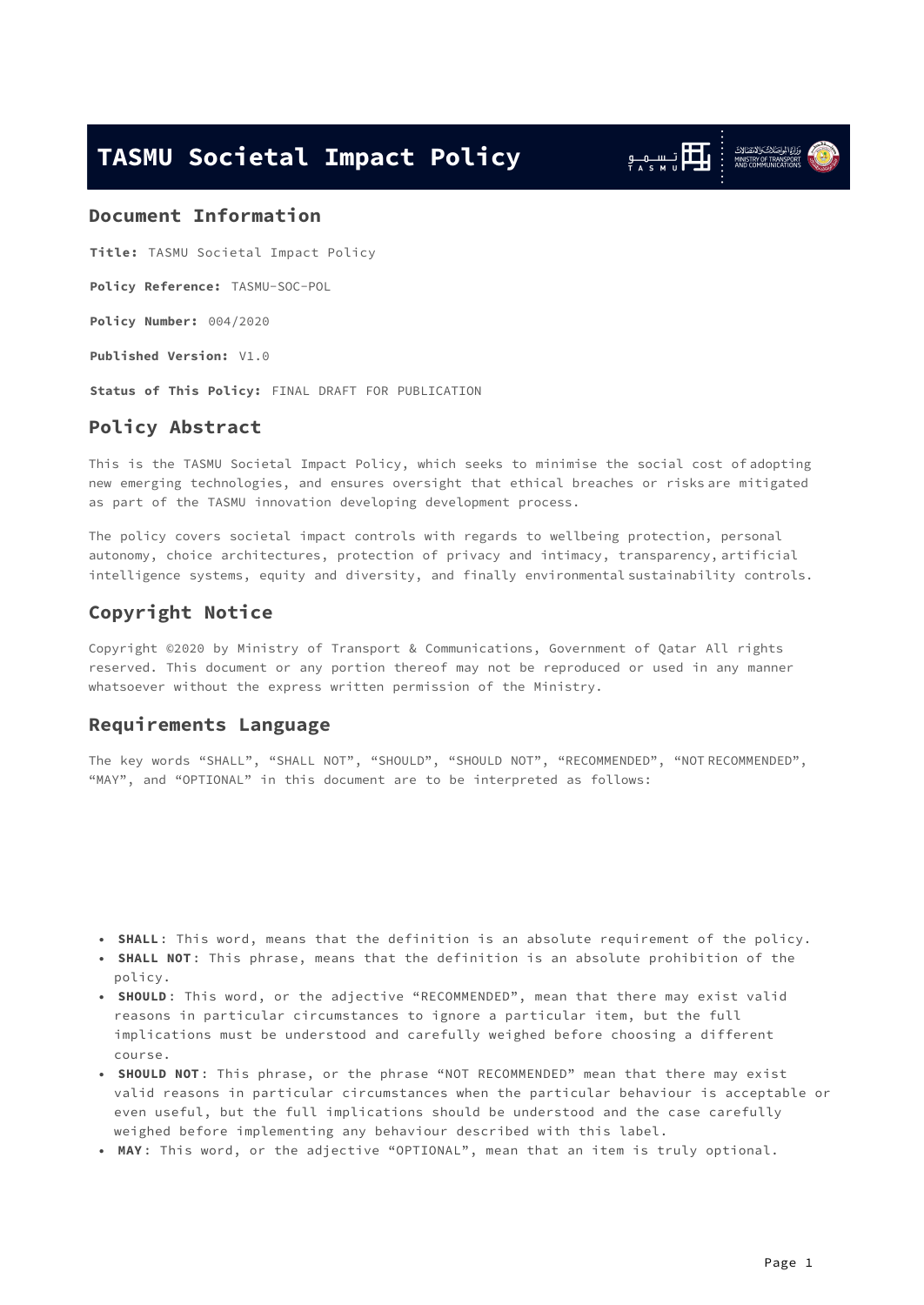## <span id="page-1-0"></span>**Informative References**

**[Artificial Intelligence in Society]**

[OECD, Artificial Intelligence in Society, August 2019](https://doi.org/10.1787/eedfee77-en)

**[Ethical Principles for the Development of Artificial Intelligence Based on the Diversity of Cultural Expressions]**

[CDCE, Ethical Principles for the Development of Artificial Intelligence Based on the](https://cdec-cdce.org/wp-content/uploads/2018/11/EN-CDCE-AI.pdf) [Diversity of Cultural Expressions, November 2018](https://cdec-cdce.org/wp-content/uploads/2018/11/EN-CDCE-AI.pdf)

**[Guidelines on Data Protection Impact Assessment]**

[European Commission, Guidelines on Data Protection Impact Assessment, October 2017](https://ec.europa.eu/newsroom/article29/item-detail.cfm?item_id=611236)

**[ AI and Big Data: A blueprint for a human rights, social and ethical impact assessment]** [Alessandro Mantelero, AI and Big Data: A blueprint for a human rights, social and ethical](https://doi.org/10.1016/j.clsr.2018.05.017) [impact assessment, August 2018](https://doi.org/10.1016/j.clsr.2018.05.017)

**[A framework for the ethical impact assessment of information technology]**

[David Wright, A framework for the ethical impact assessment of information technology, July](https://cdec-cdce.org/wp-content/uploads/2018/11/EN-CDCE-AI.pdf) [2010](https://cdec-cdce.org/wp-content/uploads/2018/11/EN-CDCE-AI.pdf)

**[ISO 26000:2010 Guidance on social responsibility]**

[ISO, ISO 26000:2010 Guidance on social responsibility, November 2010](https://www.iso.org/standard/42546.html)

**[Mada E-Accessibility Guide]**

[Mada E-Accessibility Guide, Version X, Date](https://mada.org.qa/wp-content/uploads/2019/10/mada-e-accessibility-english.pdf)

**[Montreal Declaration for a Responsible Development of Artificial Intelligence]**

[Universite de Montreal, Montreal Declaration for a Responsible Development of Artificial](https://5dcfa4bd-f73a-4de5-94d8-c010ee777609.filesusr.com/ugd/ebc3a3_c5c1c196fc164756afb92466c081d7ae.pdf) [Intelligence, August 2018](https://5dcfa4bd-f73a-4de5-94d8-c010ee777609.filesusr.com/ugd/ebc3a3_c5c1c196fc164756afb92466c081d7ae.pdf)

**[Nudging, shoving and budging: behavioural economic-informed policy]**

[Adam Oliver - LSE, Nudging, shoving and budging: behavioural economic-informed policy,](http://eprints.lse.ac.uk/63904/1/__lse.ac.uk_storage_LIBRARY_Secondary_libfile_shared_repository_Content_Oliver%2C%20A%20articles_Nudging%20shoving%20budging_Oliver_Nudging%20shoving%20budging_2015.pdf) [October 2015](http://eprints.lse.ac.uk/63904/1/__lse.ac.uk_storage_LIBRARY_Secondary_libfile_shared_repository_Content_Oliver%2C%20A%20articles_Nudging%20shoving%20budging_Oliver_Nudging%20shoving%20budging_2015.pdf)

**[Responsible Innovation Guide]**

[BSI, Responsible Innovation Guide, March 2020](https://shop.bsigroup.com/ProductDetail?pid=000000000030394658&utm_source=pardot&utm_medium=email&utm_campaign=SM-STAN-LAU-PAS-PAS440-2003)

**[National Artificial Intelligence Strategy for Qatar]**

[Qatar Computing Research Institute, National Artificial Intelligence Strategy for Qatar,](https://qcai.qcri.org/wp-content/uploads/2020/04/QCRI-Artificial-Intelligence-Strategy-2019-ENG.pdf) [October 2019](https://qcai.qcri.org/wp-content/uploads/2020/04/QCRI-Artificial-Intelligence-Strategy-2019-ENG.pdf)

**[Societal Impact Assessment]**

[Elsevier, International Encyclopaedia of the Social & Behavioral Sciences, March 2015](https://doi.org/10.1016/B978-0-08-097086-8.10561-6)

## <span id="page-1-1"></span>**Contents**



- [TASMU Societal Impact Policy](#page-0-0)
	- [Document Information](#page-0-1)
	- [Policy Abstract](#page-0-2)
	- [Copyright Notice](#page-0-3)
	- [Requirements Language](#page-0-4)
	- [Informative References](#page-1-0)

• [Contents](#page-1-1)

• [Definitions](#page-2-0)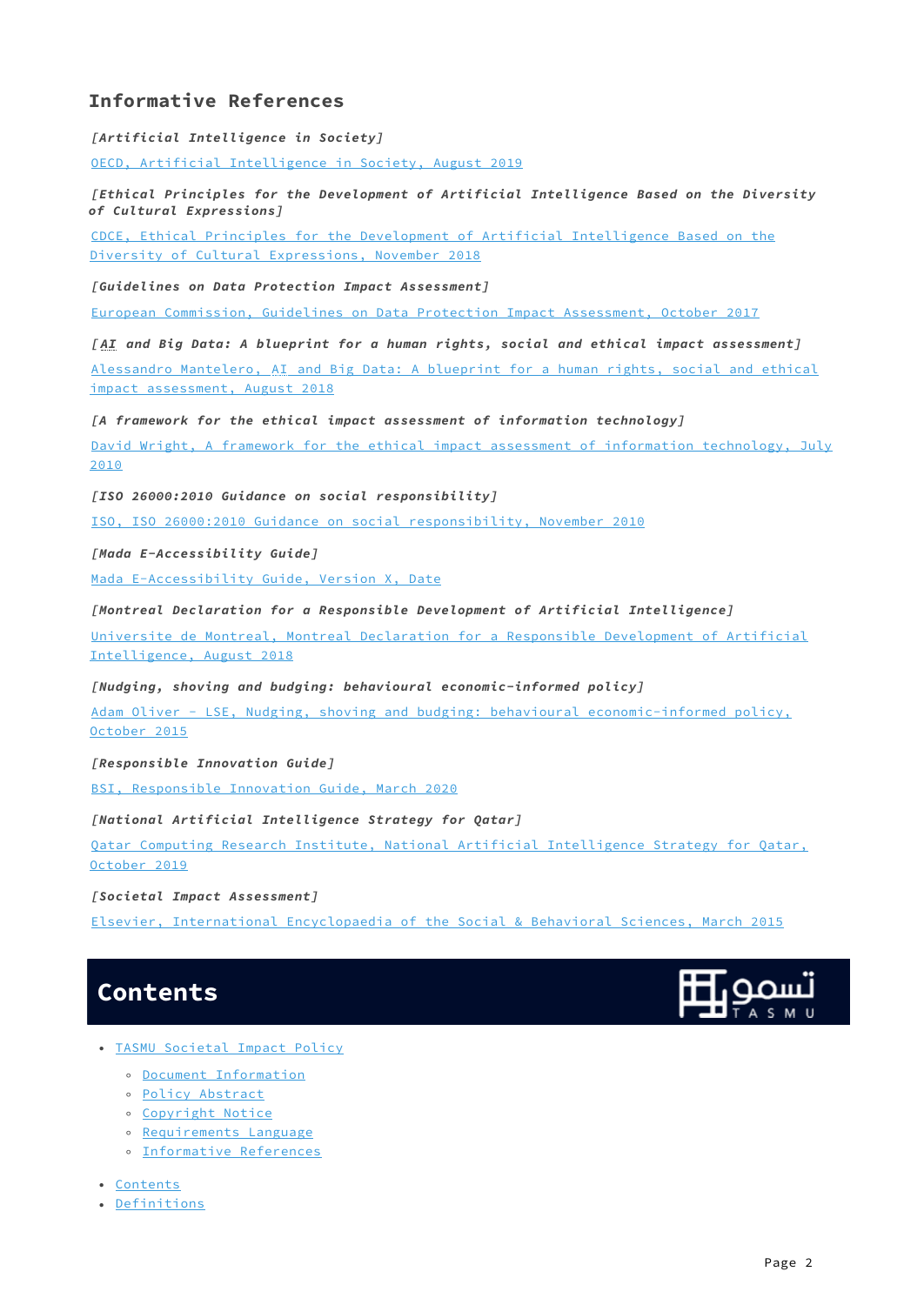- [1. Introduction](#page-4-0)
	- [1.1 TASMU](#page-4-1)
	- [1.2 TASMU Societal Impact Policy](#page-6-0)
	- [1.3 Compliance](#page-6-1)
	- [1.4 Societal Impact Screening](#page-6-2)
- [2. Societal Impact Controls](#page-7-0)
	- [2.1 Wellbeing Protection](#page-7-1)
	- [2.2 Personal Autonomy](#page-7-2)
	- [2.3 Choice Architecture](#page-8-0)
	- [2.4 Protection of Privacy and Intimacy](#page-8-1)
	- [2.5 Transparency Rules](#page-8-2)
	- [2.6 Artificial Intelligence Systems and Agents](#page-9-0)
	- [2.7 Equity, Diversity, Inclusion and Solidarity](#page-9-1) ◦
	- [2.8 Environmental Sustainability Controls](#page-10-0)

# <span id="page-2-0"></span>**Definitions**



The definitions used in this policy have been written to provide contextual clarity and where necessary specificity, and should not be interpreted to be contradictory to any laws in the State of Qatar.

#### **[Artificial Intelligence]**

Refers to the series of techniques which allow a machine to simulate human learning, namely to learn, predict, make decisions and perceive its surroundings. In the case of a computing system, AI is applied to digital data.

#### <span id="page-2-4"></span>**[ AI Accessibility]**

Refers to the impartiality of algorithmic systems and their potential for discriminatory bias, namely data on which the algorithms are trained, as well as data collection or the code itself restricting access of certain groups or social classes.

#### <span id="page-2-1"></span>**[Artificial Intelligence System]**

Is any computing system using AI algorithms, whether it's software, a connected object or a robot.

#### **[Consent]**

Consent is an affirmative, freely given and informed agreement of a [Subscriber](#page-3-0) for the [Processing](#page-3-1) of their data. Natural persons ("individuals") must be able to control the [Processing](#page-3-1) of their [Personal Data](#page-3-2) within the [TASMU Ecosystem](#page-4-2) and where necessary provide explicit Consent, which signifies their agreement, expressly confirmed in words, to specific [Processing](#page-3-1).

#### <span id="page-2-5"></span>**[Chatbot]**

A chatbot is an AI system that can converse with a [Subscriber](#page-3-0) in a natural language.

#### <span id="page-2-2"></span>**[Data Acquisition and Archiving System]**

Data Acquisition and Archiving System (DAAS) refers to any computing system that can collect and record data. This data is eventually used to train  $\underline{A I}$  systems or as decisionmaking parameters.

#### <span id="page-2-3"></span>**[Decision Justifiability]**

An [AIS](#page-2-1) decision is justified when there exists non-trivial reasons that motivate this decision, and that these reasons can be communicated in natural language. Justification consists in making transparent the most important factors and parameters shaping the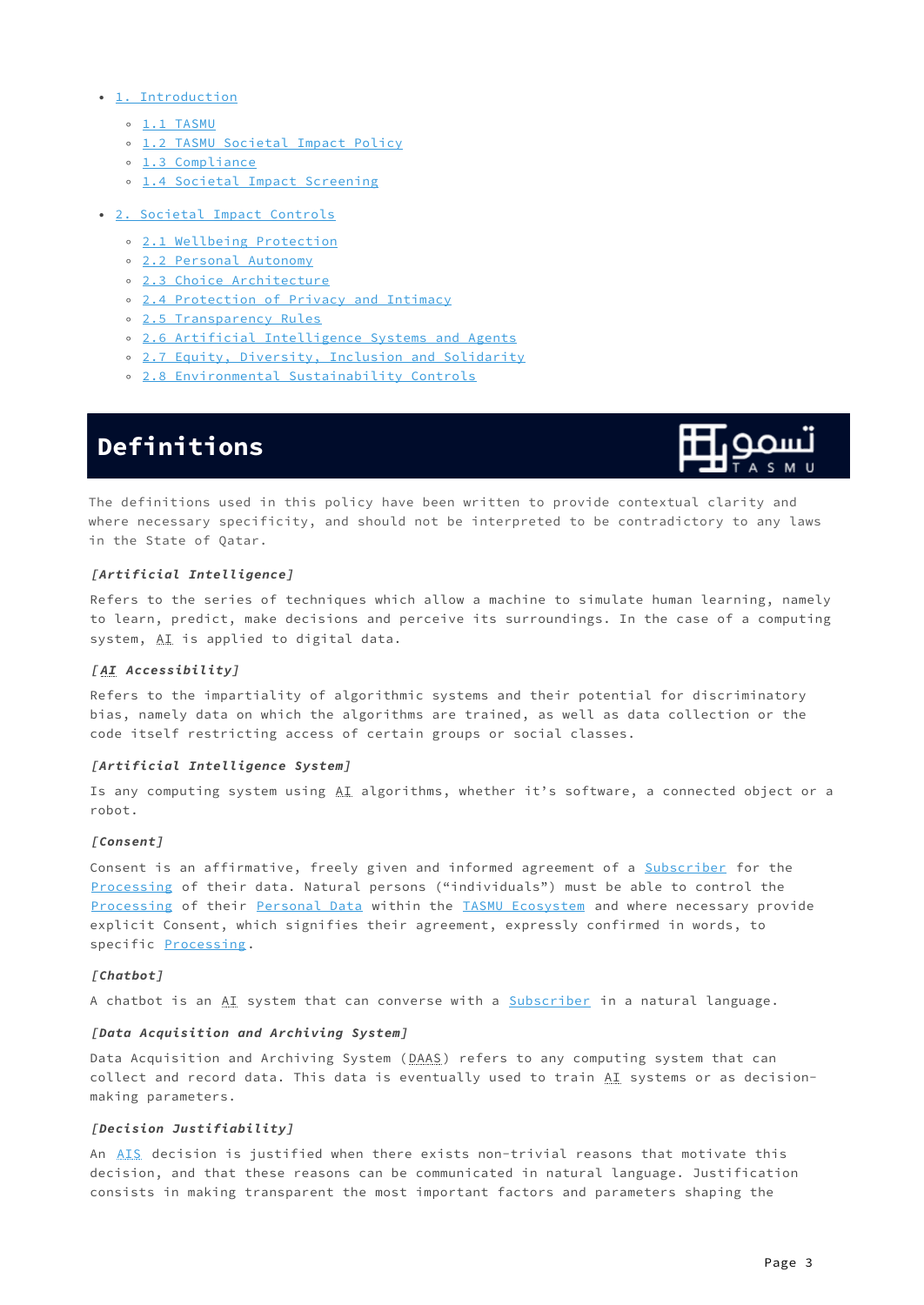decision, and should take the same form as the justification we would demand of a natural persons making the same kind of decision.

#### <span id="page-3-7"></span>**[Intelligibility]**

An [AIS](#page-2-1) is intelligible when a natural person with the necessary knowledge can understand its operations, meaning its mathematical model and the processes that determine it.

#### <span id="page-3-4"></span>**[Internet of Things]**

The Internet of Things (IoT) is a system of interrelated computing devices, mechanical and digital machines, uniquely identified with the ability to transfer data over a network to [Sector Platforms](#page-5-0) and/or the [Central Platform.](#page-5-1)

#### <span id="page-3-2"></span>**[Personal Data]**

Data of a natural person ('individual') which is specifically identifiable or can be reasonably identified either by the Personal Data itself or through a combination of other data. An identifiable natural person is one who can be identified, directly or indirectly, in particular by reference to an identifier such as a name, an identification number, location data, an online identifier or to one or more factors specific to the physical, physiological, genetic, mental, economic, cultural or social identity of that natural person.

#### <span id="page-3-1"></span>**[Processing]**

Any operation or set of operations which is performed on data, such as collecting; recording; organizing; storing; adapting or altering; retrieving; consulting; using; disclosing by transmission, dissemination or otherwise making the data available; aligning or combining data, or blocking, erasing or destroying data. Not limited to automatic means.

#### <span id="page-3-5"></span>**[Special Personal Data]**

Any [Personal Data](#page-3-2) that includes the special nature data relating to:

- Children •
- Spousal Relations
- Health, physical or psychological condition
- Religious Beliefs
- Racial or ethnic origin
- Criminal history

#### <span id="page-3-6"></span>**[Societal Impact Assessment]**

Societal Impact Assessment (SIA) refers to a set of guidelines and principles to identify the societal effects of new technologies, programs, and projects - where new [TASMU Smart](#page-4-3) [Service](#page-4-3) start to shape the everyday life of [Subscribers](#page-3-0). SIA attempts to establish a broader understanding of technology taking into account the perspective of different stakeholders. A SIA template is provided [here](http://SIA_Template) (SIC will provide template and link).

#### <span id="page-3-3"></span>**[Societal Impact Committee]**

The [Societal Impact Committee](#page-3-3) is an objective and diligent committee that covers a value based assessment and a risk/benefit based assessment of the [TASMU Smart Service](#page-4-3) that require it. Referring to [Societal Impact Screening](#page-6-2), the committee will provide the SIA template and business case pre-qualification questions form to the [Operator.](#page-4-4) The committee will study among the following non-exhaustive considerations and risks:

- Global values and international best practices •
- Qatari cultural and Islamic / religious values •
- Science and technology advancements and risks

<span id="page-3-0"></span>**[Subscriber]**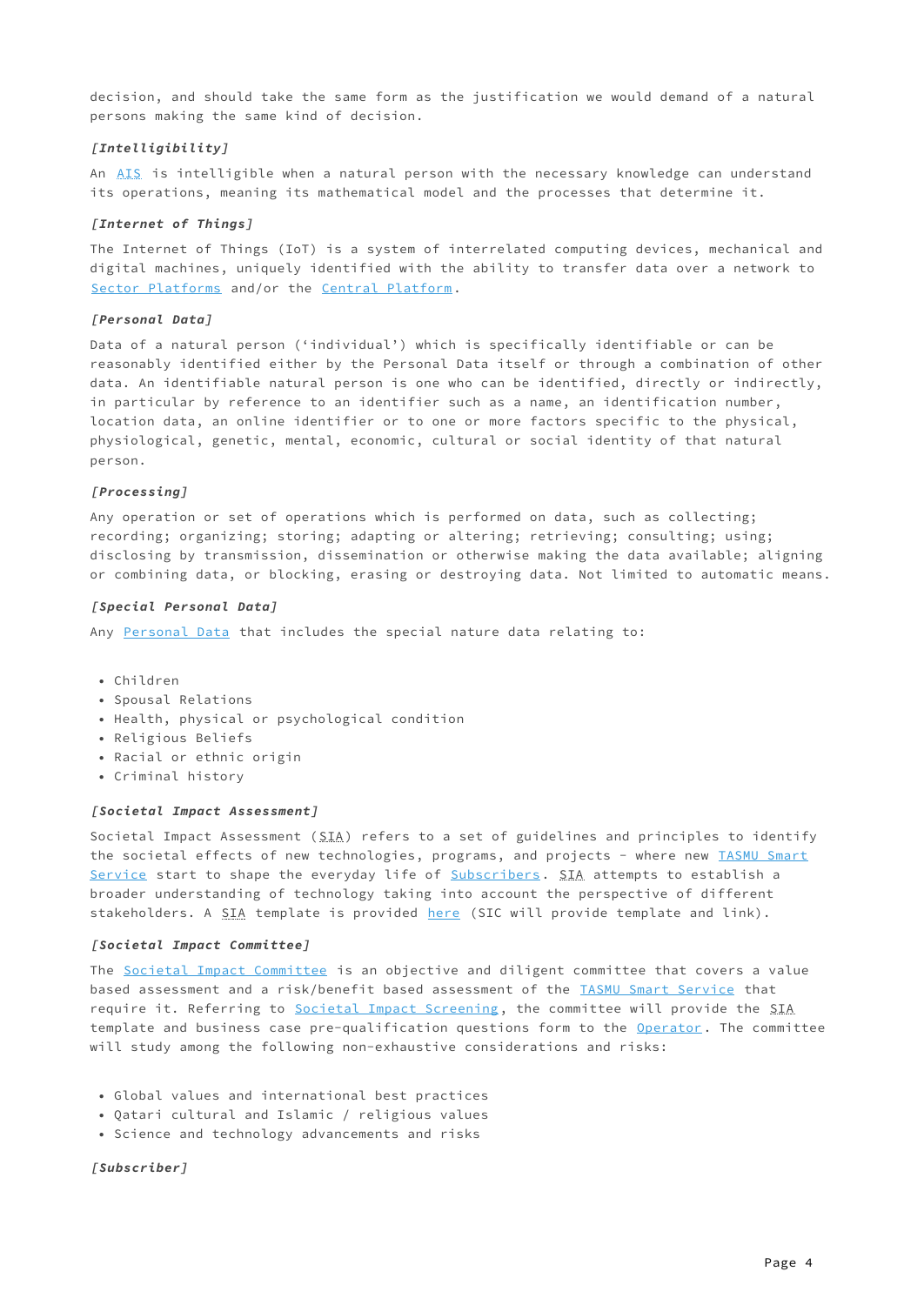An organisation or individual who utilises a [TASMU Smart Service](#page-4-3). They subscribe to and are authenticated by the [TASMU Ecosystem](#page-4-2). In some contexts they may be referred to as consumers.

#### <span id="page-4-7"></span>**[Surveillance Capitalism]**

The process of commodifying personal data with the core purpose of profit-making

#### <span id="page-4-2"></span>**[TASMU Ecosystem]**

This is the Smart Qatar (TASMU) platform and any [TASMU Smart Service](#page-4-3) that is either connected to this [Central Platform](#page-5-1) or is branded as TASMU compliant. Refer to (A) in the [TASMU Conceptual Diagram](#page-5-2).

#### <span id="page-4-6"></span>**[TASMU Smart Nation Regulator]**

The entity in the State of Qatar who regulates the [TASMU Ecosystem](#page-4-2). It is responsible for drafting, promoting, governing, updating, monitoring compliance with, and enforcing this policy.

#### <span id="page-4-4"></span>**[TASMU Service Operator]**

This is the owner and operator of the [TASMU System](#page-4-5), who has overall responsibility for its secure, compliant operation.

#### <span id="page-4-3"></span>**[TASMU Smart Service]**

A TASMU Smart Service is a national service, leveraging one or multiple technologies, to resolve an identified challenge or enable a desired outcome and that operates in the [TASMU](#page-4-2) [Ecosystem](#page-4-2). Collectively, they focus on detailing and contextualizing services relevant for the State of Qatar.

#### <span id="page-4-5"></span>**[TASMU System]**

This is owned by the [Service Operator](#page-4-4) and refers to any of the following elements from the [TASMU Conceptual Diagram](#page-5-2) :

- (C) Any [TASMU Smart Service](#page-4-3)
- (D) Any networking between platforms and (C) •
- (E) Sector data analytics platforms •
- (F) Central data analytics platform •
- (G) Any networking between platforms and devices (H) •
- (H) Any smart devices •
- (I) The TASMU Control Centre •
- (K) Security Management of the **TASMU Ecosystem**
- (L) Operations Management of the **[TASMU Ecosystem](#page-4-2)**

## <span id="page-4-0"></span>**1. Introduction**

### <span id="page-4-1"></span>**1.1 TASMU**

The Qatar National Vision 2030 aims to "transform Qatar into an advanced society capable of achieving sustainable development." TASMU, or the Smart Qatar program, is a digital response to the goals that have been set out in the National Vision 2030. It is about harnessing technology and innovation to improve quality of life and help drive economic diversification.

TASMU aims to leverage innovative applications of technologies to provide targeted services for residents, businesses and government across priority sectors. The foundation of this whole-of-nation effort relies on the ability to collect and manage vast amounts of data, share and open it up for spawning broad-based innovation and entrepreneurship within a set of defined rules and regulations. This is then processed and analysed by different actors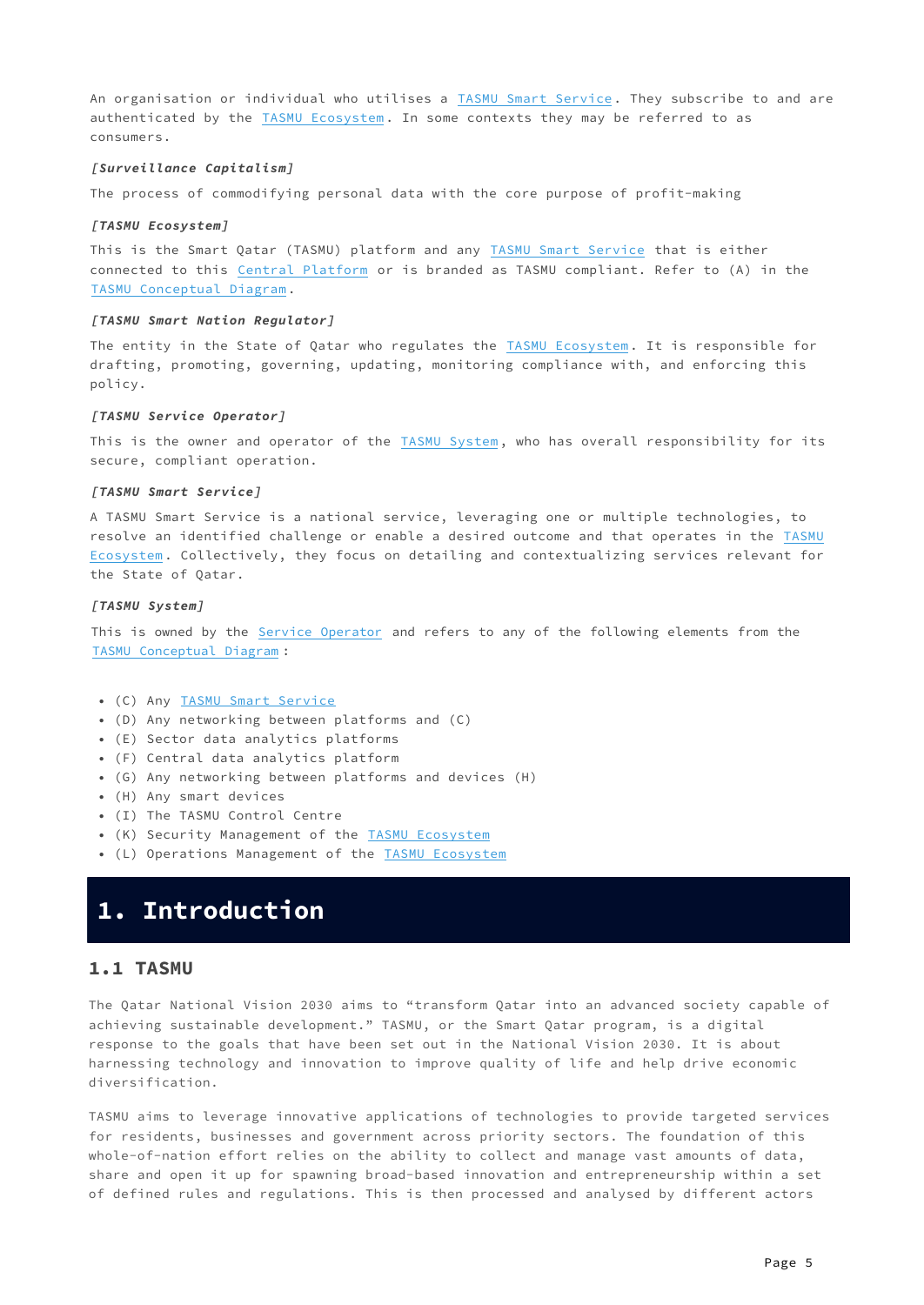for the build-up of innovative services and applications. As such, governance of TASMU on a national level has been designed to harmonize efforts across the different actors and drive Smart Qatar development with a key focus on ensuring efficiency and building resilience and interoperability.

[TASMU Smart Services](#page-4-3) are services designed to solve evolving challenges targeted constituents (people, businesses, or government) face, leveraging technology and innovation. [TASMU Smart Services](#page-4-3) cut across industry sectors focusing on human, social, economic, and environmental development. They can be focused on providing convenience or entertainment, or could address critical needs such as national safety and security. As such, the type of information they leverage can range from publicly open to sensitive or private information.

<span id="page-5-2"></span>The policy covers the [TASMU Ecosystem](#page-4-2) and interactions with it. The diagram below shows the [TASMU Ecosystem](#page-4-2) in context to this policy.

<span id="page-5-1"></span><span id="page-5-0"></span>

Only the following elements are within the scope of this policy:

- A: is the overall ecosystem
- B: is the end-user ecosystem
- C: is the **TASMU Smart Services** and services ecosystem
- D: are the network connections from the Central Platform, over enterprise, public and private networks
- E: are the sector data analytics platforms ('Sector Platforms')
- F: is the central TASMU data analytics platform ('Central Platform')
- G: is the [Internet of Things \(IOT\)](#page-3-4) access network, either over fixed of wireless networks
- H: is the IOT devices ecosystem
- I: is the TASMU Control Centre
- J: is the ecosystem of national services/platform that connects to the TASMU Central Platform and (C) above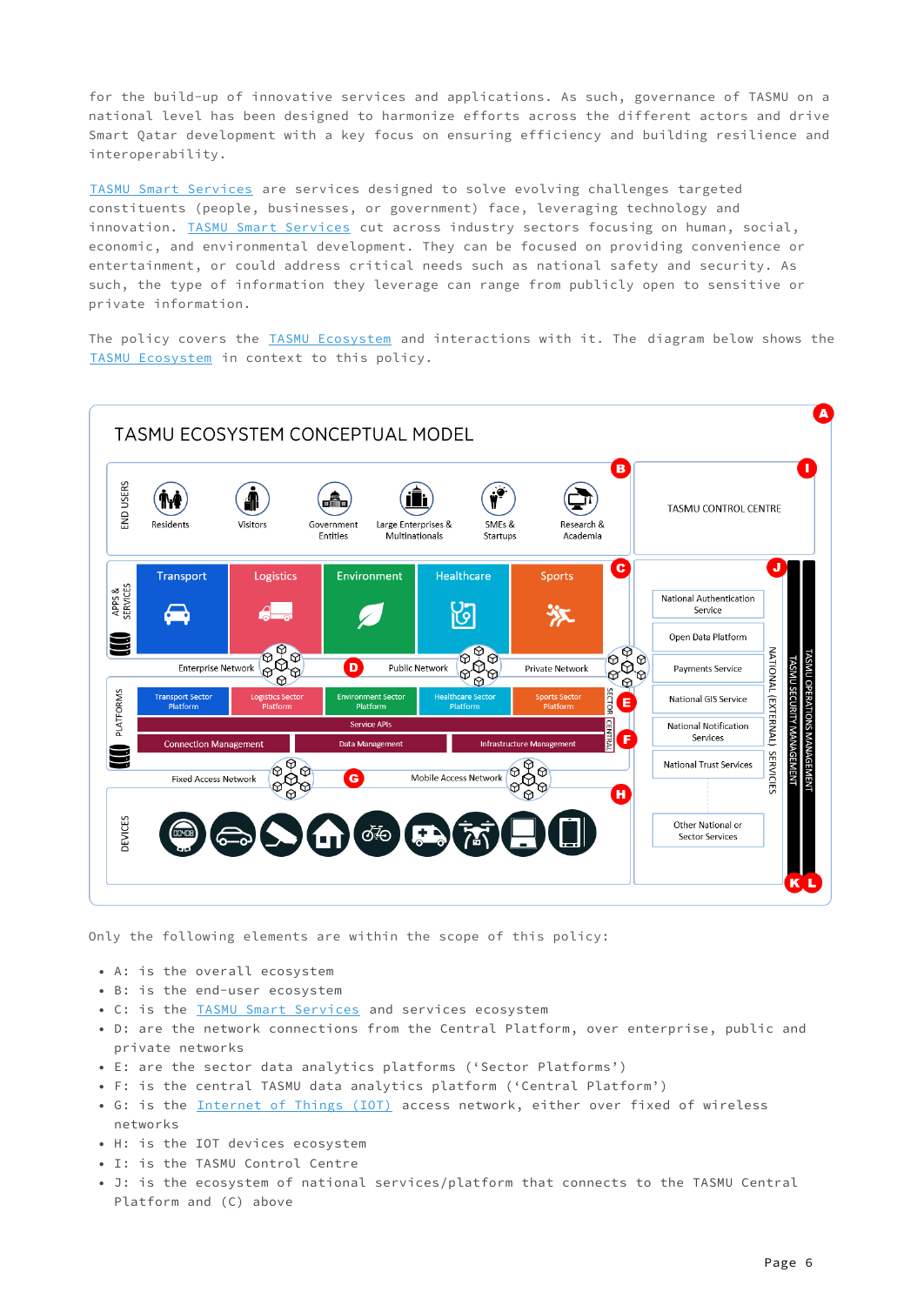- K: is the TASMU security management ecosystem
- L: is the TASMU operations ecosystem

### <span id="page-6-0"></span>**1.2 TASMU Societal Impact Policy**

The policy seeks to minimise the social cost of adopting new emerging technologies, and ensures that thoughtful oversight raises the spectre of security, privacy, and ethical breaches as part of the TASMU innovation development process.

The objective of this policy is to ensure that the [TASMU Service Operator](#page-4-4) defines measures and processes to effectively manage risks and enhance positive impacts. The policy endeavours to mitigate societal and environmental risks, and encourages the [Service](#page-4-4) [Operator](#page-4-4) to adopt an Ethics By Design approach, which reveals ethical, legal and social issues at design-phase, but also during implementation, use and governance. The policy covers societal impact controls with regards to wellbeing protection, personal autonomy, choice architectures, protection of privacy and intimacy, transparency, artificial intelligence systems, equity and diversity, and finally environmental sustainability controls.

At a high-level, this policy provides deliberate controls that entrust the [TASMU Service](#page-4-4) [Operator](#page-4-4) to develop and design their respective [TASMU Smart Service](#page-4-3) with the intent to do good, prosper wellbeing and promote social cohesion in the State of Qatar.

This TASMU Societal Impact Policy is regulated by the [TASMU Smart Nation Regulator.](#page-4-6)

### <span id="page-6-1"></span>**1.3 Compliance**

All [TASMU Service Operators](#page-4-4) [SHALL:](#page-0-5)

- 1. Comply with this policy where they operate a [TASMU System](#page-4-5) or provide a [TASMU Smart](#page-4-3) [Service](#page-4-3) to a [Subscriber](#page-3-0), prior to operating in the [TASMU Ecosystem](#page-4-2) and on a regular basis as directed by the [TASMU Smart Nation Regulator.](#page-4-6)
- 2. Ensure that this policy is applied to all aspects of the **TASMU System**, whether that is maintained or operated by a third party, prior to operating in the [TASMU Ecosystem](#page-4-2).
- 3. Ensure this policy is considered in conjunction with the specific IASMU Smart Service sector policy issued by the [TASMU Smart Nation Regulator](#page-4-6) or the sector regulator, which will cover specific requirements of the [TASMU Smart Service](#page-4-3).
- Allow for an independent audit to check compliance, as and when necessary, or as 4. directed by the [TASMU Smart Nation Regulator](#page-4-6).
- 5. Undertake an initial <u>Societal Impact Screenin</u>g as a first step ahead of applying this policy, to determine whether they [SHALL](#page-0-5) refer approval to the [Societal Impact Committee](#page-3-3) , which will assess the [Service Operator's](#page-4-4) application.

## <span id="page-6-2"></span>**1.4 Societal Impact Screening**

- 1. The <u>TAMSU Service Operator</u> [SHALL](#page-0-5) carry out a Societal Impact Screening (SIS) to assess whether their [Smart Service](#page-4-3) has any of the following characteristics:
	- a. a systematic and extensive evaluation of the <u>[Subscriber's](#page-3-0) Personal Data</u>, including profiling, scoring and systematic monitoring
	- b. processing is likely to result in a high risk to the rights and freedoms of individuals
	- c. processing of [Personal Data](#page-3-2) or [Special Personal Data](#page-3-5)
	- d. processing data about incapacitated persons or those with limited ability to act
	- e. systematic monitoring of public areas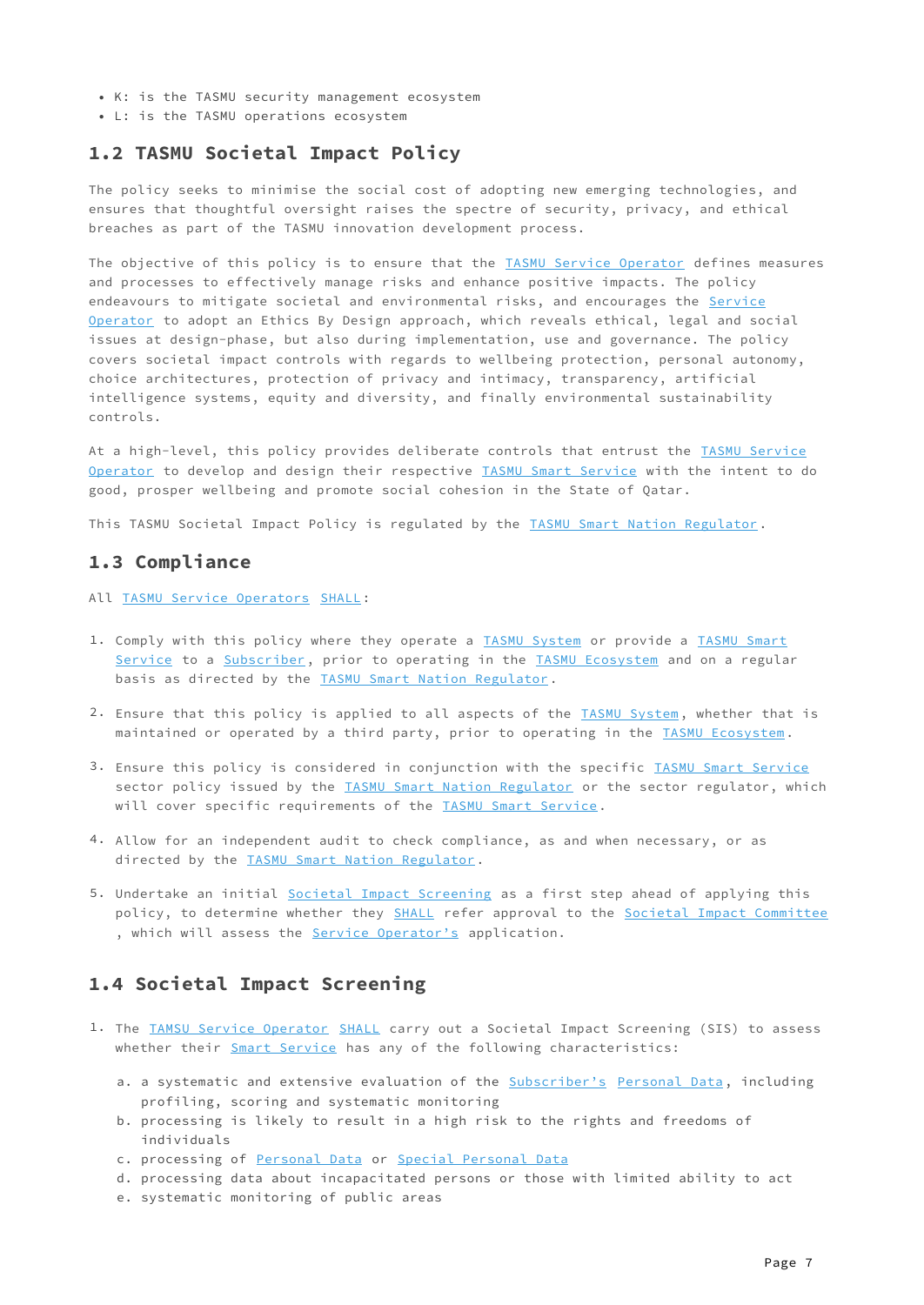- f. automatic decisions which lead to legal consequences for those impacted
- g. aggregation of data which would lead to the likelihood of identifying a <u>[Subscriber](#page-3-0)</u>
- h. data is transferred and/or stored in countries outside Qatar $^{\frac{1}{\Delta}}$  $^{\frac{1}{\Delta}}$  $^{\frac{1}{\Delta}}$
- i. data processing which hinders those involved in exercising their rights
- j. invokes Qatari, Arab and religious cultural rulings or customs or norms or identity
- k. <u>[Surveillance Capitalism](#page-4-7)</u> as a core component of the business model.
- 2. In the instance that a [TAMSU Service Operator](#page-4-4) meets any one (1) of the SIS criteria above, for their respective [Smart Service](#page-4-3) processes or services, then they [SHALL](#page-0-5) seek to document the following:
	- a. fill out the pre-qualification questions about the <u>Smart Service</u> business case
	- b. conduct a <u>Societal Impact Assessment</u>
	- $\cdot$  submit the application to the TASMU <u>Societal Impact Committee</u> for final approval<sup>[2](#page-10-2)</sup>
	- d. repeat this screening every 3 years or preceding any change in the functional design of the [TASMU Smart Service](#page-4-3)

## <span id="page-7-0"></span>**2. Societal Impact Controls**

<span id="page-7-4"></span><span id="page-7-3"></span>

## <span id="page-7-1"></span>**2.1 Wellbeing Protection**

The development and use of [TASMU Smart Services](#page-4-3) are for the benefit of [Subscribers](#page-3-0) and hence they should not have any adverse impact on their wellbeing. The [TASMU Smart Nation](#page-4-6) [Regulator](#page-4-6) will monitor the [TASMU Smart Service](#page-4-3) and [Subscriber](#page-3-0) feedback to evaluate wellbeing impact.

The [TASMU Service Operator](#page-4-4) [SHALL](#page-0-5) ensure that the [TASMU Smart Service](#page-4-3) does not:

- 1. Facilitate the deterioration of a [Subscriber's](#page-3-0) living conditions, their health, or their working conditions.
- 2. Prevent the <u>Subscriber</u> from pursuing their preferences, so long as they do not cause harm to others.
- 3. Impact the [Subscriber's](#page-3-0) rights to exercise their mental and physical capacities.
- 4. Contribute to increasing stress, anxiety, or a sense of being harassed by the [Subscriber's](#page-3-0) digital environment.

## <span id="page-7-2"></span>**2.2 Personal Autonomy**

[TASMU Smart Services](#page-4-3) should be developed respecting the [Subscriber's](#page-3-0) autonomy, and should not limit or restrict the [Subscriber's](#page-3-0) control over their lives and their surroundings. The [TASMU Smart Nation Regulator](#page-4-6) will monitor the [TASMU Smart Service](#page-4-3) and [Subscriber](#page-3-0) feedback to evaluate personal autonomy impact.

The [TASMU Service Operator](#page-4-4) [SHALL](#page-0-5) ensure that the [TASMU Smart Service](#page-4-3):

- 1. Does not prevent a [Subscriber](#page-3-0) from fulfilling their own moral objectives and their conception of a life worth living.
- 2. Avoids creating dependencies through attention-capturing techniques or the imitation of human characteristics (appearance, voice, etc.) in ways that could cause confusion between [AIS](#page-2-1) and natural persons.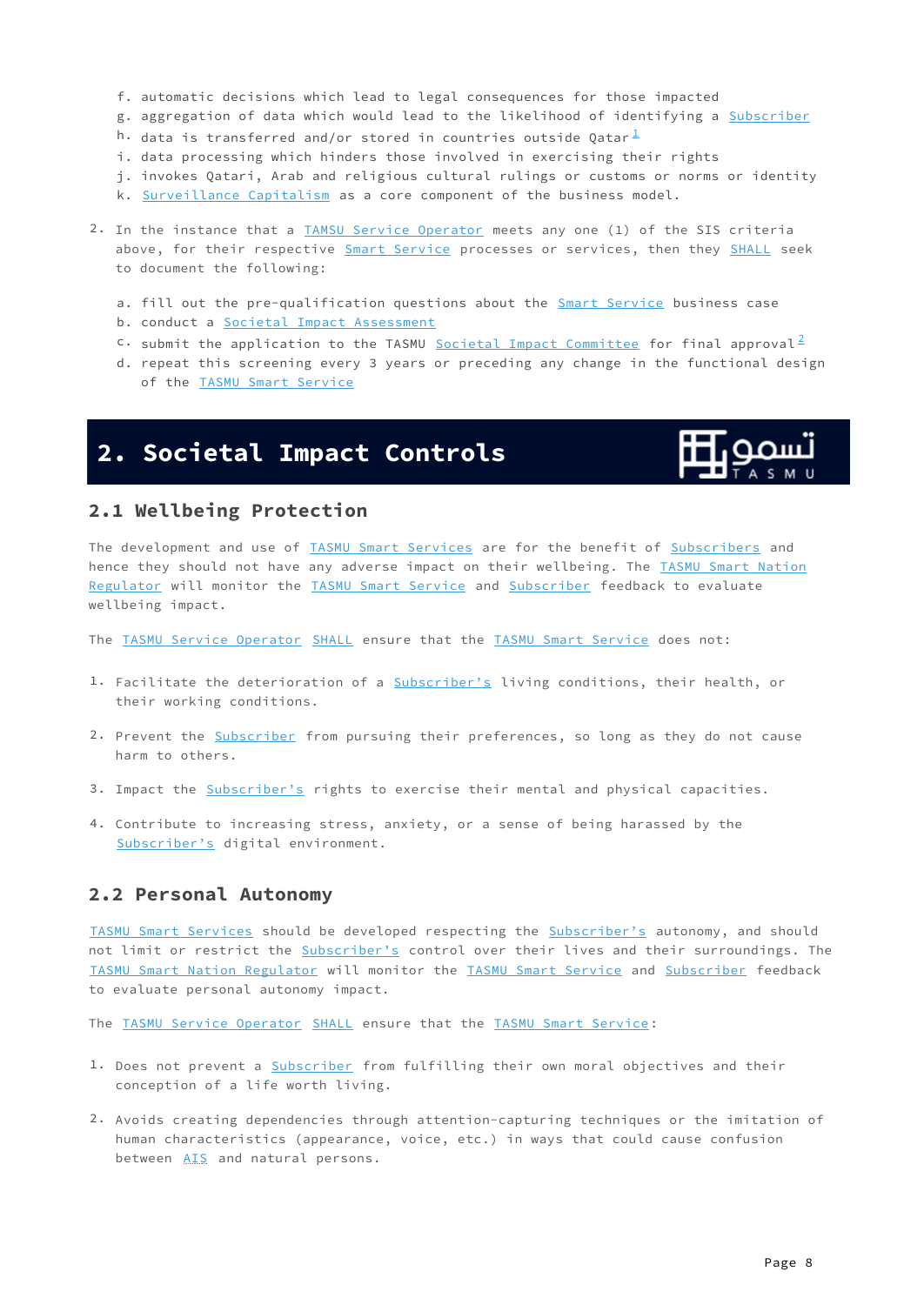## <span id="page-8-0"></span>**2.3 Choice Architecture**

Choice architecture is the design of different ways in which choices can be presented to [Subscribers](#page-3-0) and the impact of this design choice on their decision making process. During the development and operation of a [TASMU Smart Service](#page-4-3), the [TASMU Service Operator](#page-4-4) [SHALL](#page-0-5):

- 1. Be transparent to the [TASMU Smart Nation Regulator](#page-4-6) by providing the methodology upon request, should there be any choice architecture applied to incentivise commercial gain to the [TASMU Service Operator](#page-4-4).
- 2. Ensure the <u>[Subscriber](#page-3-0)</u> knows and understands when an intervention or suggestion influences their behaviour and/or choice and is able to consciously opt out.
- 3. Use default choice to influence [Subscriber's](#page-3-0) behaviour towards reducing negative internalities.
- 4. Not impose a particular lifestyle on the <u>Subscriber</u>, whether directly or indirectly, by implementing oppressive surveillance and evaluation or incentive mechanisms.
- 5. Not spread untrustworthy information, lies, or propaganda, and should design the [TASMU](#page-4-3) [Smart Service](#page-4-3) with a view to containing their dissemination.

## <span id="page-8-1"></span>**2.4 Protection of Privacy and Intimacy**

The [TASMU Service Operator](#page-4-4) [SHALL](#page-0-5) ensure that:

- 1. Personal spaces in which people are not subjected to surveillance or digital evaluation are protected from the intrusion of [AIS](#page-2-1) and [Data Acquisition and Archiving Systems](#page-2-2) [\(DAAS\)](#page-2-2).
- 2. The [Subscriber's](#page-3-0) intimacy of thoughts and emotions are strictly protected from [AIS](#page-2-1) functions capable of causing harm, especially functions that impose moral judgements on people or their lifestyle choices.
- 3. The [Subscriber](#page-3-0) always has the right to digital disconnection in their private lives, and the [Service Operator](#page-4-4) [SHOULD](#page-0-6) explicitly offer the option to disconnect at any time, without encouraging [Subscribers](#page-3-0) to stay connected.

## <span id="page-8-2"></span>**2.5 Transparency Rules**

The [TASMU Service Operator](#page-4-4) [SHALL](#page-0-5):

- 1. Ensure that the [TASMU Smart Service](#page-4-3) or related [AIS](#page-2-1) processes that make decisions affecting a [Subscriber's](#page-3-0) life, quality of life, or reputation meet [Intelligibility](#page-3-7), [Decision Justifiability](#page-2-3), and [AI Accessibility](#page-2-4) criteria.
- 2. Immediately report the discovery of [TASMU Smart Service](#page-4-3) operating errors, unexpected or undesirable effects, security breaches, and unforeseen societal impacts to the relevant public competent authorities, the [TASMU Smart Nation Regulator,](#page-4-6) and those parties affected by the situation i.e. third party contractors or Subscriber.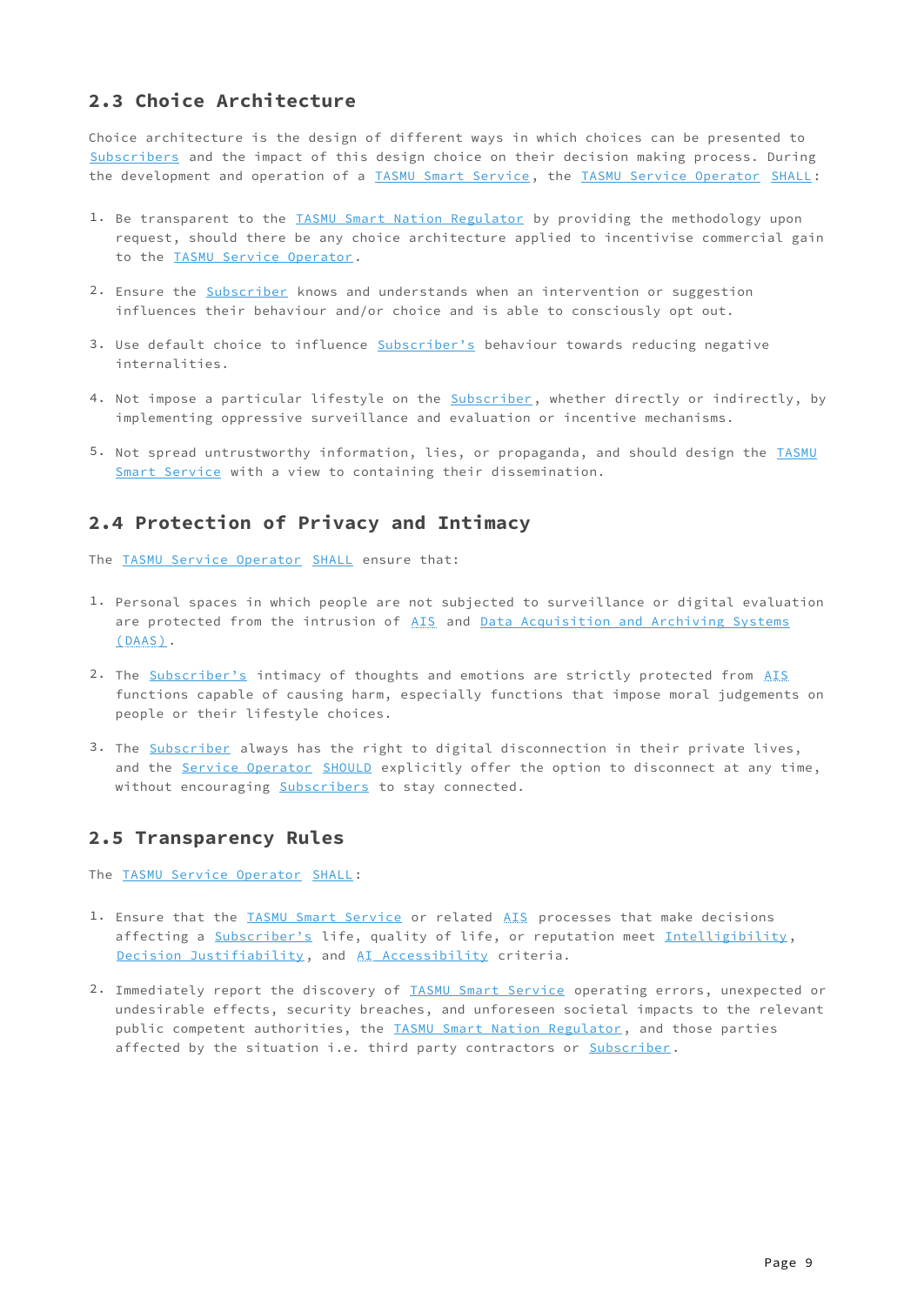## <span id="page-9-0"></span>**2.6 Artificial Intelligence Systems and Agents**

For [TASMU Smart Services](#page-4-3) that employ [AIS](#page-2-1), which have a significant impact on the life of residents, the [TASMU Service Operator](#page-4-4) [SHALL](#page-0-5) ensure that:

- 1. [Subscribers](#page-3-0) have the opportunity and skills to deliberate on the social parameters of these [AIS](#page-2-1), their objectives, and the limits of their use.
- 2. The <u>TASMU Smart Nation Regulator</u> is at all times able to verify that <u>AIS</u> are doing what they were programmed for and what they are used for. This could require the provision of the design of [AIS](#page-2-1) algorithms to the relevant competent authorities and the [TASMU Smart](#page-4-6) [Nation Regulator](#page-4-6) for verification and control purposes using the appropriate compliance mechanism.
- 3. It is clear and known to any [Subscribers](#page-3-0) if a decision concerning them or affecting them was made by an [AIS](#page-2-1).
- 4. <u>[Chatbots](#page-2-5)</u> are easily identifiable to <u>[Subscribers](#page-3-0)</u>, alerting them to whether they are interacting with an [AIS](#page-2-1) or a real person.
- 5. The development and use of [AIS](#page-2-1) does not contribute to lessen the responsibility of natural persons when decisions are made.
- 6. Only natural persons can be held accountable for decisions stemming from recommendations made by [AIS](#page-2-1), and the actions that proceed therefrom.
- 7. In all areas where time and circumstance permit, where a decision that affects a [Subscriber's](#page-3-0) life, quality of life, or reputation is made, the final decision is taken by a natural person and that decision is free and informed.
- 8. It is clear and made known to any [Subscriber](#page-3-0), that if they authorise [AIS](#page-2-1) to commit a crime or an offence, or demonstrate negligence by allowing [AIS](#page-2-1) to commit them, that the [Subscriber](#page-3-0) is responsible for this crime or offence.
- 9. It meets strict reliability, <u>AI Accessibility</u>, and integrity requirements and is subjected to tests that do not put the [Subscriber's](#page-3-0) life in danger, harm their quality of life, or negatively impact their reputation or psychological integrity. These tests [SHALL](#page-0-5) be open to the relevant competent authorities and the [TASMU Smart Nation](#page-4-6) [Regulator](#page-4-6).

## <span id="page-9-1"></span>**2.7 Equity, Diversity, Inclusion and Solidarity**

The development and use of [AIS](#page-2-1) in all [TAMSU Smart Services](#page-4-3) should contribute to the creation of a just and equitable society and be compatible with maintaining social and cultural diversity. Hence the [TASMU Service Operator](#page-4-4) [SHALL](#page-0-5) ensure that the [Smart Service](#page-4-3):

- 1. Does not aid relationships of domination between groups and people based on differences (e.g. power, wealth, gender or knowledge).
- 2. Does not affect social and economic benefits for [Subscribers](#page-3-0) by increasing social inequalities and vulnerabilities.
- 3. Development and deployment takes into consideration the multitude of expressions of social and cultural diversity present in the Qatari society.
- 4. Development environments are inclusive and reflect the diversity of the [Subscribers](#page-3-0) and groups of society.
- 5. As much as possible, is tested to analyse any adverse consequences of the use of the [TAMSU Smart Service](#page-4-3) and takes the appropriate measures to avoid them.